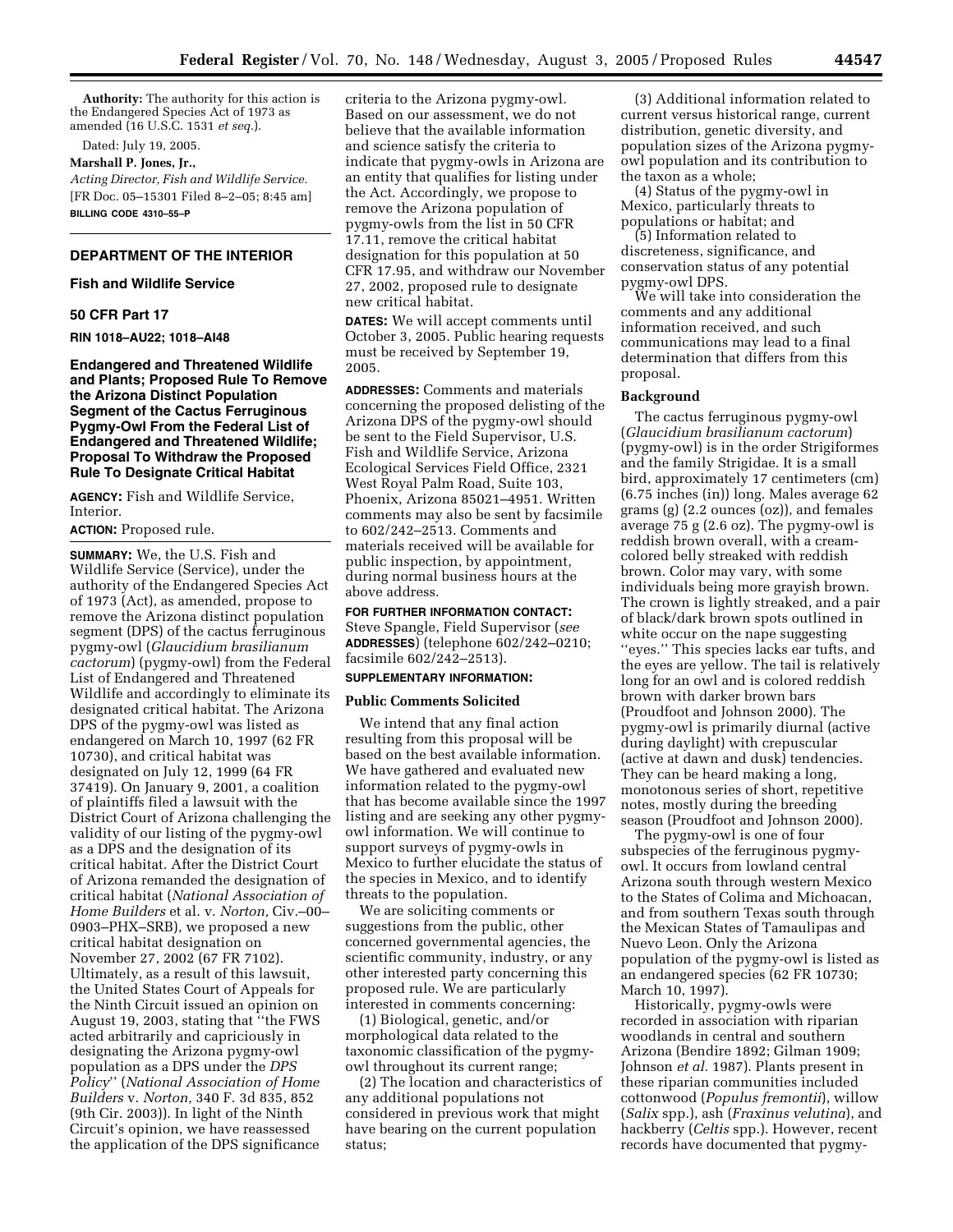owls are found in a variety of vegetation communities such as riparian woodlands, mesquite (*Prosopis velutina* and *P. glandulosa*) bosques (Spanish for woodlands), Sonoran desertscrub, semidesert grassland, and Sonoran savanna grassland communities (Monson and Phillips 1981; Johnson and Haight 1985; Proudfoot and Johnson 2000) (see Brown 1994 for a description of these vegetation communities). While native and nonnative plant species composition differs among these communities, there are certain unifying characteristics such as (1) the presence of vegetation in fairly dense thickets or woodlands, (2) the presence of trees, saguaros (*Carnegiea giganteus*), or organ pipe cactus (*Stenocereus thurberi*) large enough to support cavities for nesting, and (3) elevations below 1,200 meters (m) (4,000 feet (ft)) (Swarth 1914; Karalus and Eckert 1974; Monson and Phillips 1981; Johnsgard 1988; Enriquez-Rocha *et al.* 1993; Proudfoot and Johnson 2000). Large trees provide canopy cover and cavities used for nesting, while the density of mid- and lower-story vegetation provides foraging habitat and protection from predators and contributes to the occurrence of prey items (Wilcox *et al.* 2000).

### **Previous Federal Action**

On May 26, 1992, a coalition of environmental organizations (Galvin *et al.* 1992) petitioned us to list the entire cactus ferruginous pygmy-owl subspecies as endangered under the Act. We published a finding that the petition presented substantial scientific or commercial information indicating that listing of the pygmy-owl may be warranted and commenced a status review of the subspecies (58 FR 13045; March 9, 1993). As a result of information collected and evaluated during the status review, including information collected during a public comment period, we proposed to list the pygmy-owl as endangered with critical habitat in Arizona and threatened in Texas (59 FR 63975; December 12, 1994). After a review of all comments received in response to the proposed rule, we published a final rule listing the pygmy-owl as endangered in Arizona (62 FR 10730; March 10, 1997). In that final rule, we determined that listing in Texas was not warranted and that critical habitat designation for the Arizona population was not prudent.

On October 31, 1997, the Southwest Center for Biological Diversity filed a lawsuit in Federal District Court in Arizona against the Secretary of the Department of the Interior for failure to designate critical habitat for the pygmyowl and a plant, *Lilaeopsis* 

*schaffneriana var. recurva* (Huachuca water umbel) (*Southwest Center for Biological Diversity* v. *Babbitt*, CIV 97– 704 TUC ACM). On October 7, 1998, the District Court issued an order that, along with subsequent clarification from the Court, required proposal of critical habitat by December 25, 1998, followed by a final determination 6 months later.

In September 1998, we appointed the Cactus Ferruginous Pygmy-owl Recovery Team (Recovery Team), comprised of biologists (pygmy-owl experts and raptor ecologists) and representatives from affected and interested parties (*i.e.*, Federal and State agencies, local governments, the Tohono O'odham Nation, and private groups). On January 9, 2003, we published a notice of availability in the **Federal Register** (68 FR 1189) opening the public comment period for the draft pygmy-owl recovery plan until April 9, 2003. On April 30, 2003 (68 FR 23158), we reopened the public comment period on the recovery plan until June 30, 2003.

On December 30, 1998, we proposed to designate critical habitat in Arizona for the pygmy-owl (63 FR 71820). On April 15, 1999, we released the draft economic analysis on proposed critical habitat and reopened the public comment period for 30 days (64 FR 18596). On July 12, 1999, we published our final critical habitat determination (64 FR 37419), essentially designating the same areas as were proposed.

On January 9, 2001, a coalition of plaintiffs filed a lawsuit with the District Court of Arizona challenging the validity of the Service's listing of the Arizona population of the pygmy-owl as an endangered species and the designation of its critical habitat. On September 21, 2001, the Court upheld the listing of the pygmy-owl in Arizona but, at our request, and without otherwise ruling on the critical habitat issues, remanded the designation of critical habitat for preparation of a new analysis of the economic and other effects of the designation (*National Association of Home Builders* et al. v. *Norton*, Civ.–00–0903–PHX–SRB). The Court also vacated the critical habitat designation during the remand. Subsequently, the Court ordered that we submit the critical habitat proposed rule to the **Federal Register** on or before November 15, 2002. On November 27, 2002, we published the proposed rule to designate critical habitat for the pygmyowl (67 FR 7102) and opened a public comment period on the proposed rule and the draft economic analysis until February 25, 2003. We extended the comment period on February 25, 2003, until April 25, 2003 (68 FR 8730). We

then reopened the comment period on April 28, 2003, until June 27, 2003 (68 FR 22353). Due to a lack of funding, work on the final rule designating critical habitat for the pygmy-owl was suspended in April 2003.

The plaintiffs appealed the District Court's ruling on the listing of the pygmy-owl as a distinct population segment. On August 19, 2003, the Ninth Circuit Court of Appeals upheld the Service's determination that the Arizona pygmy-owl population was discrete, but found that the Service did not articulate a rational basis for finding that the Arizona pygmy-owl population was significant to the taxon, as discussed in further detail below (*National Association of Home Builders* v. *Norton*, 340 F. 3d. at 852). The judgment of the District Court was reversed, and the case was remanded to the District Court for further proceedings consistent with the Ninth Circuit's opinion.

The Ninth Circuit's opinion and the Service's lack of funding to complete work on the final critical habitat designation prompted us to file a declaration with the District Court of Arizona requesting to stay or modify the Court-ordered critical habitat completion deadline of September 29, 2003. On September 29, 2003, the Court granted a stay pending further order of the Court.

On October 1, 2003, the intervenersappellees petitioned for a rehearing from the Ninth Circuit. That request was denied. On November 12, 2003, the plaintiffs filed a motion with the District Court seeking removal of the listing based on the Ninth Circuit's ruling. On December 10, 2003, the Service filed a response agreeing that removal of the listing was appropriate. The motion also indicated that the Service was undertaking an internal review of the current status of the pygmy-owl in the United States and Mexico and was engaged in ongoing surveys of the species. The interveners in the case opposed the plaintiffs' motion and disputed the contention that the listing rule should be removed.

On June 25, 2004, the District Court for the District of Arizona (CV 00–0903 PHX–SRB) remanded the listing rule to the Service for reconsideration consistent with the Ninth Circuit's ruling and ordered that the pygmy-owl listing should remain in place for the duration of the Service's deliberations. On January 31, 2005, pursuant to the District Court's order, we filed a status report with the District Court regarding our reconsideration of the listing rule for the pygmy-owl. This proposed rule to delist the Arizona DPS of the pygmyowl is the result of our evaluation of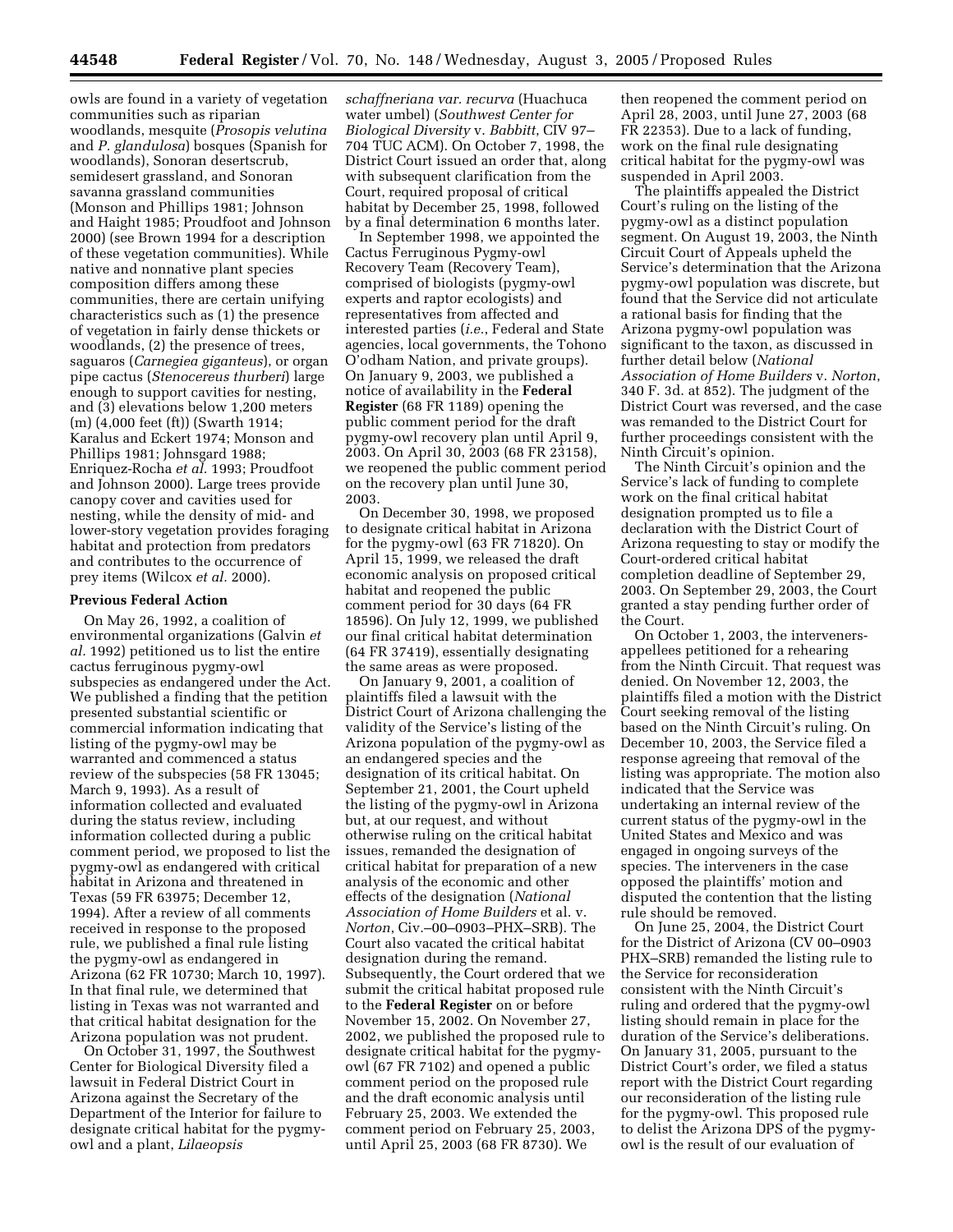whether the DPS is a listable entity under the Act.

### **Distinct Vertebrate Population Segment**

We must consider a species for listing under the Act if available information indicates that such an action might be warranted. ''Species'' is defined by the Act as including any species or subspecies of fish and wildlife or plants, and any distinct vertebrate population segment of fish or wildlife that interbreeds when mature (16 U.S.C. 1532(16)). We, along with the National Marine Fisheries Service (National Oceanic and Atmospheric Administration—Fisheries), developed the Policy Regarding the Recognition of Distinct Vertebrate Population Segments (DPS Policy) (61 FR 4722) to help us in determining what constitutes a DPS. Under this policy, we use three criteria to assess whether a population under consideration for listing may be recognized as a DPS: (1) Discreteness of the population in relation to the remainder of the species to which it belongs; (2) the significance of the population segment to the species to which it belongs; and (3) the population segment's conservation status in relation to the Act's standards for listing.

A population segment may be considered discrete if it satisfies either one of the following conditions: (1) Marked separation from other populations of the same taxon (a group of organisms that form a unit of classification, *e.g.*, a family, genus, species, subspecies) resulting from physical, physiological, ecological, or behavioral factors, including genetic discontinuity; or (2) populations delimited by international boundaries within which differences in control of exploitation, management of habitat, conservation status, or regulatory mechanisms exist that are significant in light of 4(a)(1)(D) of the Act.

If a population is considered discrete under one or more of the above conditions, its biological and ecological significance is assessed. Measures of significance may include, but are not limited to, the following: (1) Persistence of the discrete population segment in an ecological setting unusual or unique for the taxon; (2) evidence that loss of the discrete population segment would result in a significant gap in the range of the taxon; (3) evidence that the discrete population segment represents the only surviving natural occurrence of the taxon that may be more abundant elsewhere as an introduced population outside its historical range; and (4) evidence the discrete population segment differs markedly from other

populations of the taxon in its genetic characteristics.

If a population segment is discrete and significant, its evaluation for endangered or threatened status will be based on the Act's definitions of those terms and a review of the factors enumerated in section 4(a). Endangered means the species is in danger of extinction throughout all or a significant portion of its range. Threatened means the species is likely to become endangered within the foreseeable future throughout all or a significant portion of its range.

## **Delisting Analysis: Proposed Application of the Significance Criteria to the Pygmy-Owl in Arizona**

In the discussion below we provide our preliminary analysis of the significance of the Arizona DPS in light of our DPS policy and the Ninth Circuit's ruling in this case. In doing so we considered information known at the time of the listing of the pygmy-owl, as well as information obtained subsequently. This is consistent with the June 25, 2004, ruling by the District Court remanding the rule back to the Service for reconsideration, which held that once a rule has been declared arbitrary and capricious and it is remanded to the agency for further consideration, the agency may use all information available at the time of reconsideration. Prior to making a final determination we will consider any new information obtained during the public comment period and make any necessary revisions.

(1) Persistence of the discrete population segment in an ecological setting unusual or unique for the taxon.

Approximately three quarters of the distribution of the pygmy-owl occurs within tropical and subtropical plant communities. This includes pygmyowls of southern Texas south through the Mexican States of Tamaulipas and Nuevo Leon, which occupy mesquite forest, riparian forest, thorn forest, tropical deciduous forest, heavy riparian forest, and areas more tropical in nature, including cypress groves (Cartron *et al.* 2000b; Proudfoot and Johnson 2000; Leopold 1950). It also includes areas in southern Sonora, Sinaloa, and Nayarit where pygmy-owls occur within the tropical Sinaloan thornscrub and Sinaloan deciduous forest community types and associated riparian communities (Leopold 1950; Brown 1994; Phillips and Comus 2000).

Approximately one quarter of the distribution of pygmy-owls falls within desert plant communities. This includes pygmy-owls in Arizona south through western Mexico into the State of Sonora.

In Arizona, the pygmy-owl is found within Sonoran Desert scrub or semidesert grassland biotic communities and associated riparian and xeroriparian (dry washes) communities (Cartron *et al.* 2000b; Proudfoot and Johnson 2000). In northern Sonora, Mexico, the ecological setting in which the pygmy-owl is found exhibits similar ecological conditions to the range of the Arizona pygmy-owl with regard to vegetation, climate, soils, etc. (Leopold 1950; Brown 1994; [Phillips and Comus 2000;](http://mexicochannel.net.maps) *http://mexico channel.net/maps*).

In northern Sonora, Mexico, millions of acres of Sonoran Desert and thornscrub are being converted to buffelgrass (*Pennisetum ciliaris*). This direct loss of habitat from the conversion to buffelgrass also results in an indirect loss of habitat because of invasion of buffelgrass into adjacent areas and increased fire frequency and intensity in buffelgrass savannas (Burquez-Montijo *et al.* 2002). Little is known about the direct effects of fire on pygmy-owl behavior or distribution. We have no research information at our disposal that follows the behavior of and impacts to owls before, during and following natural fire events. Flesch (2003) concluded that the conversion of native vegetation to buffelgrass savannas constitutes a serious threat to pygmyowls by eliminating or suppressing regeneration of large columnar cacti in northern and central Sonora, especially in areas where saguaros are already uncommon (Flesch 2003). Buffelgrass areas have significantly lower species diversity and reduced structural complexity than the native desert scrub (Van Devender and Dimmit 2000). Pygmy-owls were found in or adjacent to buffelgrass clearings that formed a mosaic of artificial savannah and native vegetation (Flesch 2003). The conversion of native vegetation to buffelgrass and the associated direct and indirect effects on habitat are an ongoing threat to pygmy-owls in Mexico (Flesch 2003). Survey data indicate that pygmy-owls are patchily distributed in Sonora, Mexico (Flesch 2003). This conversion of native vegetation to buffelgrass may be serving to create an ecological setting that is very different than that occupied by Arizona pygmyowls.

Johnson *et al.* (2003) examined previous population and site locations for owls between 1872 and 1971. They found that, historically, the owl used riparian zones along streams and later transitioned to the more xeric habitat of cacti. They believed a direct correlation exists between the timeframe of the 1920s, when numerous water projects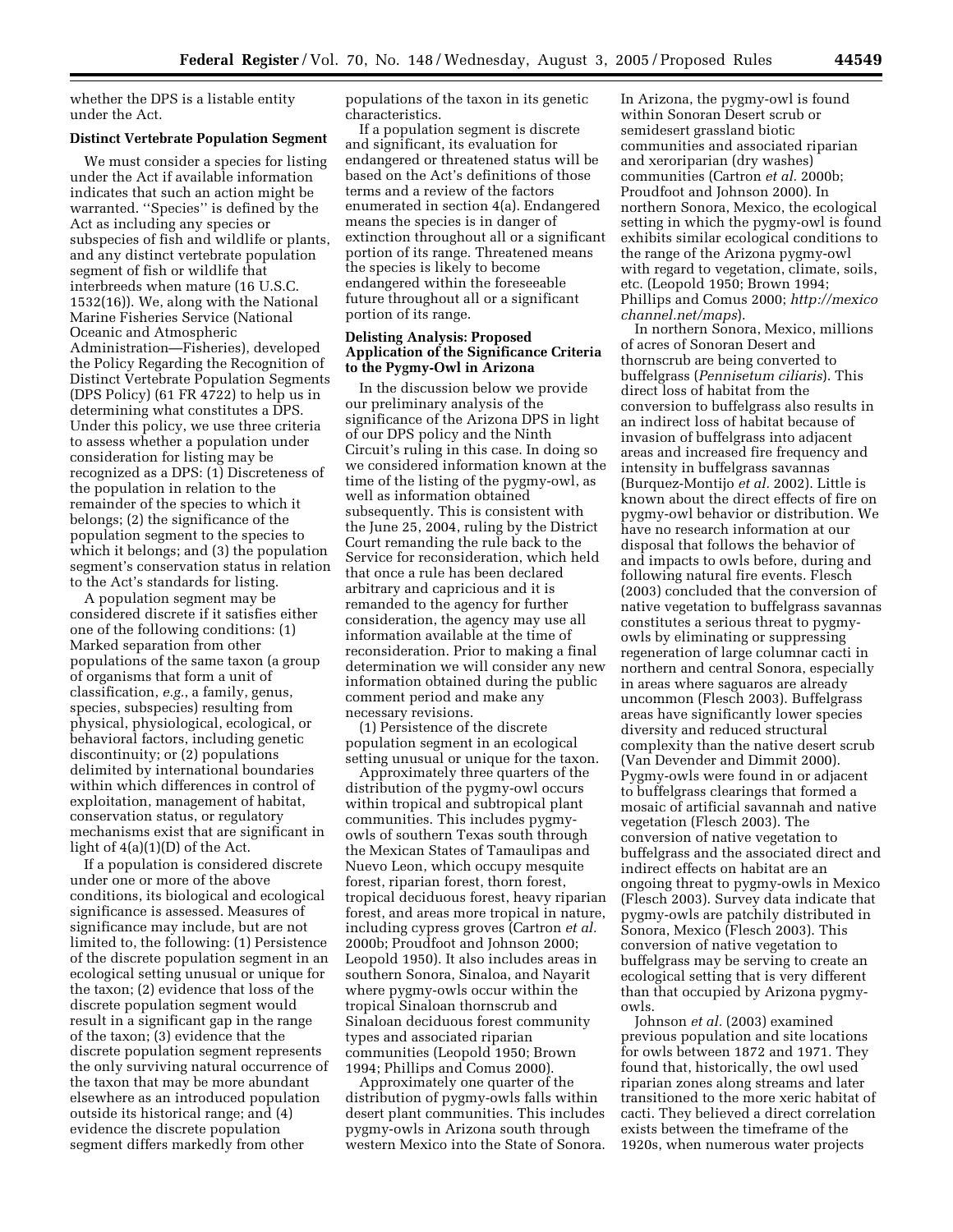were constructed resulting in reduced stream flows, and a downward trend in population numbers as compared to 1880–1920. Thus, their work argues against a clear indication that more current events resulted in population reductions, or that there has been a precipitous decline since the changes that occurred just after the turn of the century.

(2) Evidence that loss of the discrete population segment would result in a significant gap in the range of the taxon.

In the listing rule (March 10, 1997; 62 FR 10730), we found that the gap in the range of the taxon through loss of the Arizona pygmy-owls would be significant because it would: (a) Decrease the genetic variability of the taxon; (b) reduce the current range of the taxon; (c) reduce the historical range of the taxon; and (d) extirpate the western pygmy-owls from the United States.

With regard to genetic variability, factor (a) above, in our listing rule we were able to determine genetic distinctness between western and eastern pygmy-owls; however, we did not have evidence of genetic differences between pygmy-owls in Arizona and northwestern Mexico. Proudfoot and Slack (2001) present the most current and extensive work on the genetics of the pygmy-owl. They found that there were distinct differences between pygmy-owls in Arizona and Texas. Their work also showed genetic differences between pygmy-owls in eastern and western Mexico. However, we have no evidence of a marked genetic difference between the Arizona pygmy-owls and those in the rest of the western range. Glenn Proudfoot, Texas A&M University, will shortly complete some additional pygmy-owl genetic analysis using a different methodology (S. Richardson, pers. comm., 2005). These analyses are expected to be available very soon and may be relevant to our final decision. We will review this information when it becomes available.

Given the genetic and geographic separation between the eastern and western pygmy-owls and the habitat differences within the western population of desert and subtropical/ tropical plant communities, Arizona pygmy-owls at the northern periphery of the western range represent a potential source of genetic diversity within the range of the taxon. Recent pygmy-owl genetic work, done by Proudfoot at Texas A&M, presents evidence that genetic divergence occurs in both Arizona and Sonora, Mexico. A distinct genetic clade exists in northwest Tucson and genetic separation exists between

Sonora and Sinaloa indicating that separate groups of pygmy-owls, including Arizona, contribute to the overall genetic diversity of this subspecies (Proudfoot and Slack 2001, Proudfoot 2005). Genetic divergence tends to occur at the periphery of a species' range (Lesica and Allendorf 1995). The peripheral nature of the Arizona pygmy-owls may increase the potential for the population to diverge from populations in Sonora and Sinaloa, Mexico. Because peripheral populations may be isolated to some extent from core populations, peripheral populations may become genetically distinct because of genetic drift (random gene frequency changes in a small population due to chance alone) and divergent natural selection (the natural process by which organisms leave differentially more or fewer descendants than other individuals because they possess certain inherited advantages or disadvantages) (Lesica and Allendorf 1995). However, we have no evidence to suggest a marked genetic difference between the Arizona pygmy-owls and the rest of the western pygmy-owls.

With regard to factor (b), a reduction in current range, the Ninth Circuit looked to other DPS rules and findings published by the Service. The Court stated that the Service had previously found two ways in which the loss of a discrete population could reduce the current range of its taxon. First, the Court concluded that a gap could be significant if the loss of the population would amount to a ''substantial reduction'' of the taxon's range. The Court noted the final listing rule for the pygmy-owl stated that the Arizona population represented only a small percentage of the total current range of western pygmy-owls, and the Service did not find that the loss of this ''small percentage'' would substantially curtail the current range. Second, ''the loss of a discrete population that is numerous and constitutes a large percentage of the total number of taxon members could be considered a significant curtailment of a taxon's current range'' (340 F.3d. at 845). The Court noted the Service did not find that the ''20 to 40 individuals [in the Arizona population] would significantly curtail the western pygmyowls' current range, which consists mostly of the more-numerous northwestern Mexico pygmy-owl population'' (340 F.3d. at 845). In this case, the range of the taxon (*Glaucidium brasilianum cactorum*), includes both the western pygmy-owl population occurring from lowland central Arizona south through western Mexico to the States of Colima and Michoacan, and

the eastern pygmy-owl population from southern Texas south through the Mexican States of Tamaulipas and Nuevo Leon. Taking into account our DPS policy, as well as the analysis of the Ninth Circuit, we conclude that the loss of the Arizona population would not result in a significant gap in the range of the taxon due to a reduction in the current range of the subspecies. Because this Arizona population occupies only a small percentage of the range of the subspecies, its loss would not amount to a substantial reduction of the range of the subspecies.

With regard to factor (c) above, we found in our original listing rule that the gap would be significant because the loss of the Arizona pygmy-owls would reduce the historical range of the taxon. We determined this because the Arizona population is at the periphery of the western pygmy-owl's historical range, and that this peripheral population was always a stable portion of that range. The Ninth Circuit found that alone does not make Arizona a major geographical area in the western pygmy-owl's historic range. The Ninth Circuit found that, while Arizona pygmy-owls might possibly be significant to its taxon's historic range, the Service did not articulate a reasoned basis in the listing rule as to why that is so. The historic ranges of the Arizona population and of the whole subspecies are not precisely known. Based upon the best information available, the historic range in Arizona was considerably larger than the population's current range in Arizona. However, even the historic range in Arizona was only a small percentage of the historic range of the entire subspecies. We have no other information suggesting that the historic range of the Arizona population represents ''a major geographical area'' such that, given the ruling of the Ninth Circuit, the loss of the Arizona population would result in a significant gap in the range of the taxon.

We do believe that protection and management of some peripheral populations may be important to the survival and evolution of certain species. Population members most distant from the species' core regularly demonstrate adaptations not often seen in core populations. This in and of itself, however, does not satisfy the question of significance. Maintaining genetic diversity within the western population and the taxon as a whole may be important in the face of land use changes, primarily impacts from a conversion of native vegetation to agricultural crops and buffelgrass pastures for livestock grazing in Mexico (Burquez and Yrizar 1997). Land use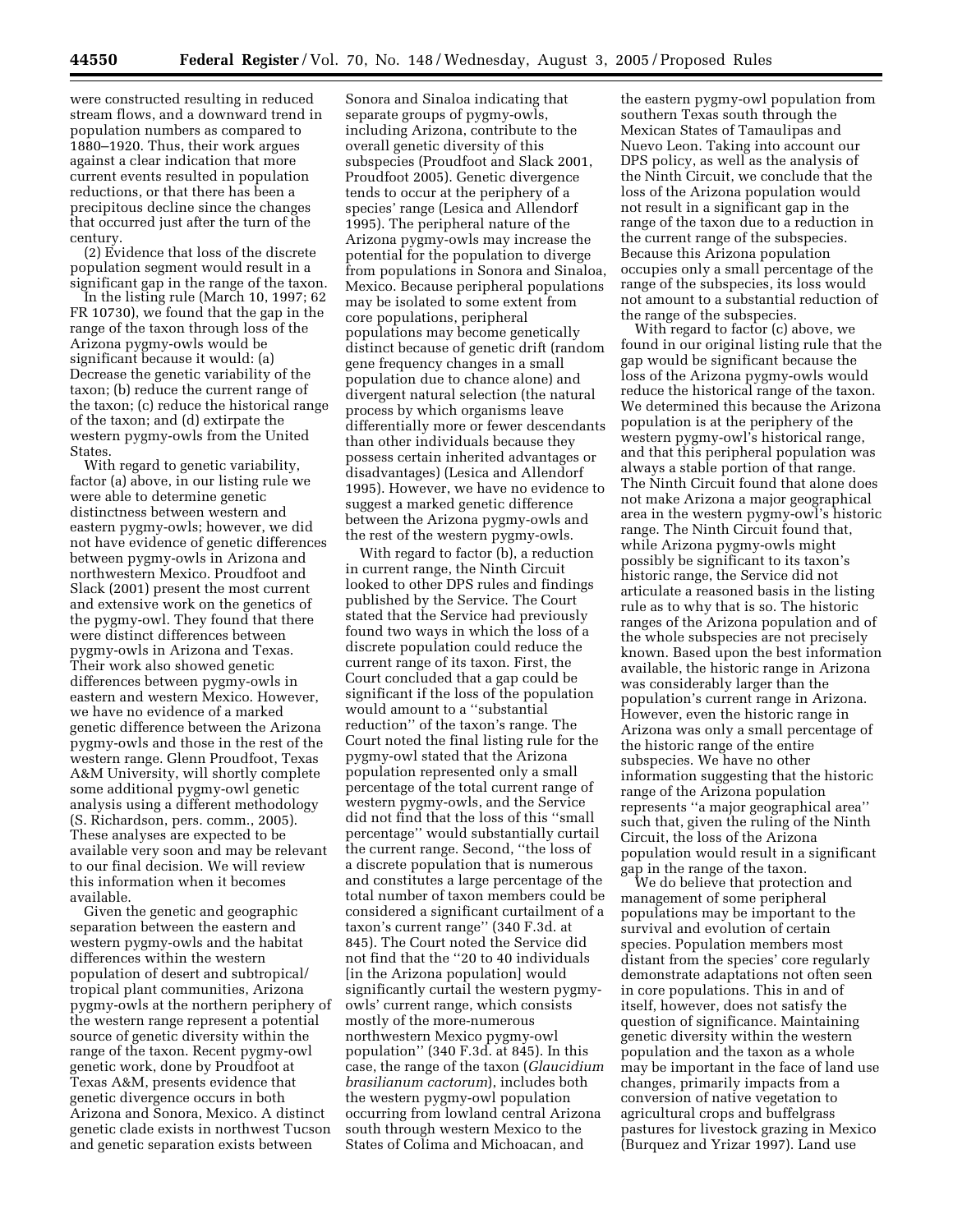changes in Mexico may cause the reduction of the core pygmy-owl population in Mexico, and as such there might be an increased reliance on peripheral populations to maintain genetic adaptation and diversity. Peripheral populations often persist when core populations are extirpated (Channell and Lomolino 2000a, 2000b; Lomolino and Channell 1995). In the face of changing environmental conditions, what constitutes a peripheral population today could be the center of the species' range in the future (Nielsen *et al.* 2001). Peripheral populations survive more frequently than do core populations when species undergo dramatic reductions in their range (greater than 75 percent) (Channell and Lomolino 2000a). However, we do not have sufficient information to assess the likelihood of the Arizona peripheral population contributing to the long-term survival of the species. Additionally, as noted above, we do not have evidence to support a marked genetic difference between Arizona pygmy-owls and pygmy-owls in western Mexico.

With regard to (d) above, we determined that a gap would be significant because it would deprive the United States of its portion of the western pygmy-owl's range. The Ninth Circuit Court rejected this argument as a misconstruction of this criterion. The Court found that in designating a DPS under the DPS policy, we must find that a discrete population is significant to the taxon as a whole, not to the United States. Therefore, we have determined, based on the information available to the Service, that loss of the Arizona population would not result in a significant gap in the range of the subspecies on the basis of the significance of the Arizona population to the subspecies' status as a whole.

(3) Evidence that the discrete population segment represents the only surviving natural occurrence of the taxon that may be more abundant elsewhere as an introduced population outside its historical range.

This criterion does not apply to the Arizona population of the pygmy-owl.

(4) Evidence the discrete population segment differs markedly from other populations of the taxon in its genetic characteristics.

As discussed above, we do not have evidence to support that there is a marked genetic difference between pygmy-owls in Arizona and the rest of the western population of pygmy-owls.

On the basis of the discussion above, we believe that the Arizona population of the pygmy-owl does not meet the definition of a DPS in accordance with

our 1996 DPS policy. As such, we are proposing to remove the Arizona DPS of the cactus ferruginous pygmy-owl from the Federal List of Endangered and Threatened Wildlife on the basis that the original classification data was in error. Accordingly, we are also proposing to remove the designation of critical habitat at 50 CFR 17.95(b) for the Arizona DPS of the pygmy-owl, and we are proposing to withdraw our proposed rule of November 27, 2002 (67 FR 71032) to set forth new critical habitat for this population.

## **Effects of the Proposed Rule**

If the Arizona DPS of the pygmy-owl is delisted, the requirements under section 7 of the Act would no longer apply. Federal agencies would be relieved of the need to consult with us on their actions that may affect the pygmy-owl and to insure that any action they authorize, fund, or carry out is not likely to jeopardize the continued existence of the pygmy-owl. Federal agencies would also be relieved of their responsibilities under section 7(a)(1) of the Act to use their authorities to further the conservation of the pygmy-owl. Additionally, we would not finalize the designation of critical habitat proposed on November 2, 2002 (67 FR 71032) nor would we complete a final recovery plan.

Permitted scientific take as a result of surveys and research would likely continue to be regulated by the State of Arizona, Arizona Game and Fish Department, and will be considered in the context of potential effects to population stability.

## **Peer Review**

In accordance with our policy published on July 1, 1994 (59 FR 34270), we will solicit the expert opinions of at least three appropriate and independent specialists regarding this proposed rule. The purpose of such review is to ensure that our proposal is based on scientifically sound data, assumptions, and analyses. We will send these peer reviewers copies of this proposed rule immediately following publication in the **Federal Register**. We will invite these peer reviewers to comment, during the public comment period, on the specific assumptions and conclusions regarding this proposal. We will consider all comments and information received during the 60-day comment period on this proposed rule as we prepare our final rulemaking.

# **Public Hearings**

Section 4(b)(5)(E) of the Act provides for one or more public hearings on this proposal, if requested. Requests must be received within 45 days of the date of publication of the proposal in the **Federal Register**. Such requests must be made in writing and be addressed to the Field Supervisor (*see* **ADDRESSES** section). We will schedule public hearings on this proposal, if any are requested, and announce the dates, times, and places of those hearings in the **Federal Register** and local newspapers at least 15 days prior to the first hearing.

### **Clarity of the Rule**

Executive Order 12866 requires each Federal agency to write regulations that are easy to understand. We invite your comments on how to make this proposal easier to understand including answers to questions such as the following: (1) Is the discussion in the **SUPPLEMENTARY INFORMATION** section of the preamble helpful in understanding the proposal? (2) Does the proposal contain technical language or jargon that interferes with its clarity? (3) Does the format of the proposal (grouping and order of sections, use of headings, paragraphing, etc.) aid or reduce clarity? What else could we do to make the proposal easier to understand?

Send a copy of comments that concern how we could make this proposal easier to understand to Office of Regulatory Affairs, Department of the Interior, Room 7229, 1849 C Street, NW., Washington, DC 20240. You may also send comments by e-mail to *Exsec@ios.doi.gov.*

### **Required Determinations**

### **Paperwork Reduction Act**

OMB regulations at 5 CFR 1320, which implement provisions of the Paperwork Reduction Act of 1995 (44 U.S.C. 3501 *et seq.*), require that Federal agencies obtain approval from OMB before collecting information from the public. Implementation of this proposal does not include any collections of information that require approval by OMB under the Paperwork Reduction Act.

### **National Environmental Policy Act (NEPA)**

We have determined that Environmental Assessments and Environmental Impact Statements, as defined under the authority of the National Environmental Policy Act of 1969, need not be prepared in connection with regulations adopted pursuant to section 4(a) of the Endangered Species Act of 1973, as amended. A notice outlining our reasons for this determination was published in the **Federal Register** on October 25, 1983 (48 FR 49244).